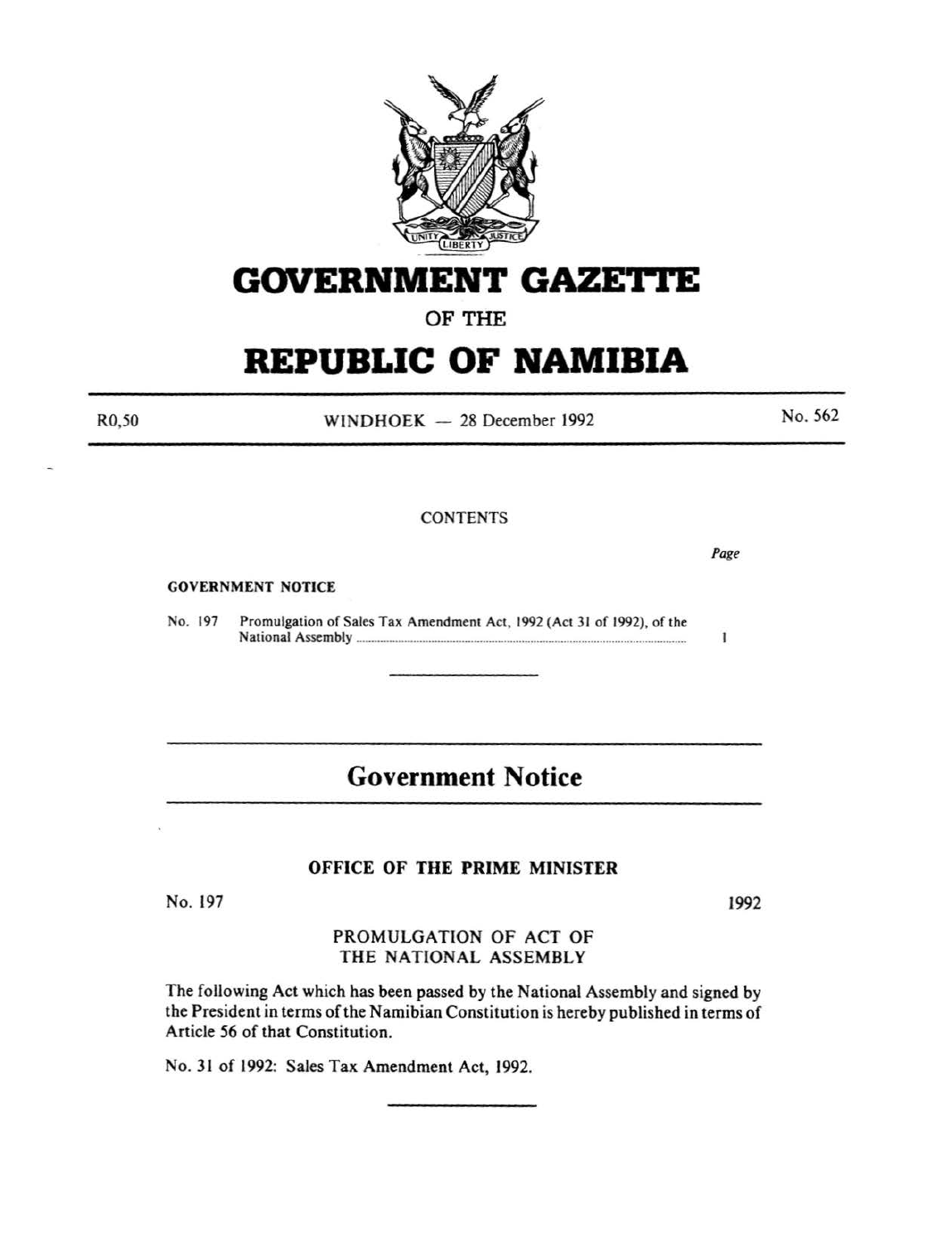Act No. 31, 1992

### SALES TAX AMENDMENT ACT, 1992

#### EXPLANATORY NOTE:

 $\Gamma$ 

Words underlined with solid line indicate insertions in existing enactments.

Words in bold type in square brackets indicate -1 omissions from existing enactments.

# **ACT**

To amend the Sales Tax Act, 1992, so as to amend certain definitions; to confer upon the Minister of Finance the power to authorize the granting of tax relief, by way of refund, in respect of goods and services acquired in Namibia in the implementation of technical assistance agreements entered into with Namibia; and to provide for incidental matters.

*(Signed by the President on 16 December 1992)* 

BE IT ENACTED by the National Assembly of the Republic of Namibia, as follows:-

1. Section I of the Sales Tax Act, 1992 (hereinafter referred to as the principal Act), is hereby amended -

> (a) by the substitution for the definition of "rental agreement" of the following definition:

"'rental agreement' means an agreement which is in terms of paragraph [9(a)] 8(a) of Schedule 4 deemed to be a rental agreement;" and

(b) by the substitution for the definition of "rental consideration" of the following definition:

" 'rental consideration' means a rental consideration as defined in paragraph [9(b)] 8(b) of Schedule 4;".

Insertion of section 39A in Act 5 of 1992.

2. The following section is hereby inserted after section 39 of the principal Act:

Amendment of section I of Act 5 of 1992.

-.

-